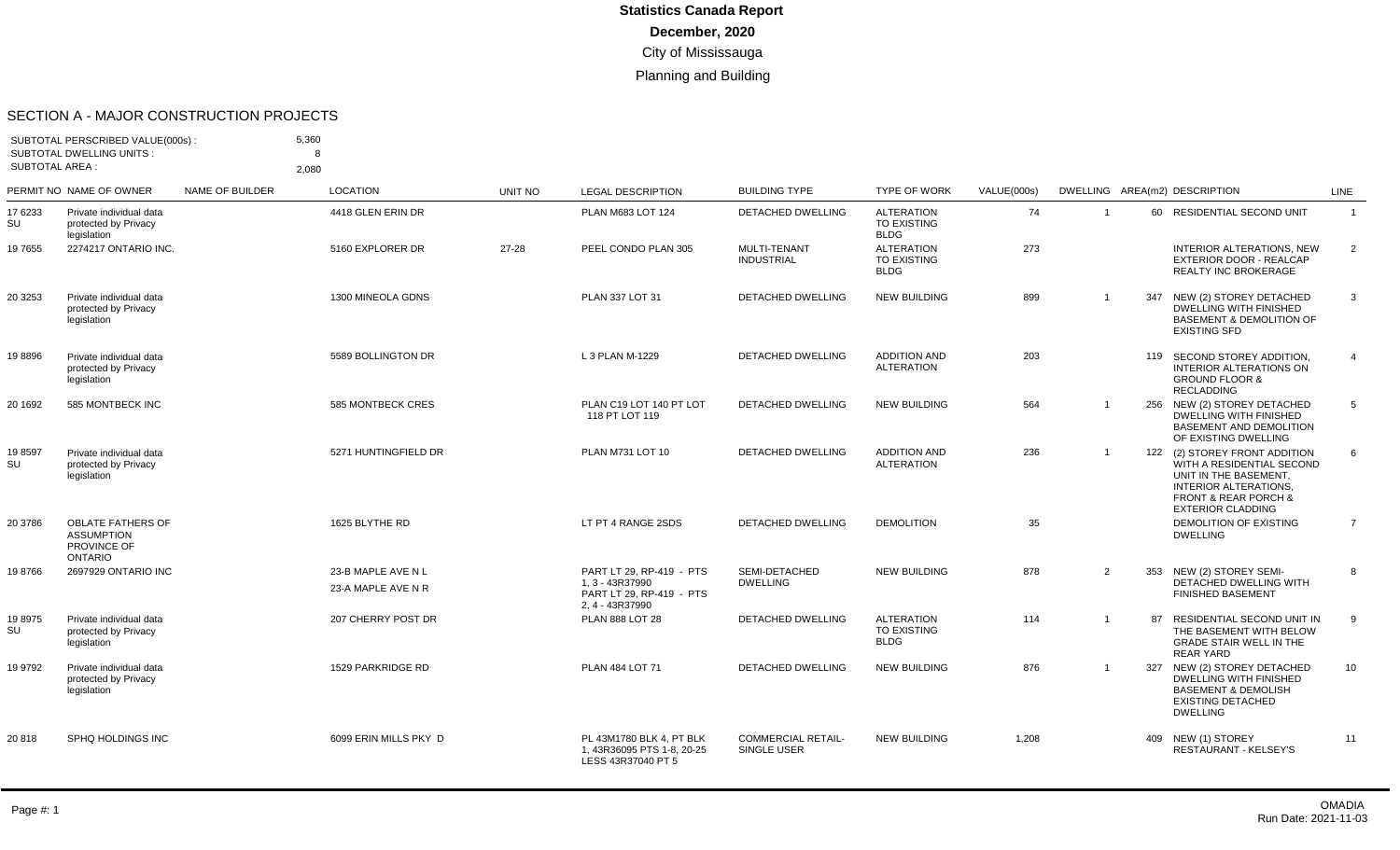| <b>SUBTOTAL AREA:</b> | SUBTOTAL PERSCRIBED VALUE(000s):<br><b>SUBTOTAL DWELLING UNITS:</b> | 2,667<br>1,252                  | 12                                       |                |                                                                                |                                                 |                                                        |             |                |     |                                                                                                                                                                       |                |
|-----------------------|---------------------------------------------------------------------|---------------------------------|------------------------------------------|----------------|--------------------------------------------------------------------------------|-------------------------------------------------|--------------------------------------------------------|-------------|----------------|-----|-----------------------------------------------------------------------------------------------------------------------------------------------------------------------|----------------|
|                       | PERMIT NO NAME OF OWNER                                             | NAME OF BUILDER                 | <b>LOCATION</b>                          | <b>UNIT NO</b> | <b>LEGAL DESCRIPTION</b>                                                       | <b>BUILDING TYPE</b>                            | <b>TYPE OF WORK</b>                                    | VALUE(000s) |                |     | DWELLING AREA(m2) DESCRIPTION                                                                                                                                         | LINE           |
| 20 861 SU             | Private individual data<br>protected by Privacy<br>legislation      |                                 | 4250 RENOAK CRT                          |                | PLAN M506 LOT 47                                                               | DETACHED DWELLING                               | <b>ALTERATION</b><br>TO EXISTING<br><b>BLDG</b>        | 134         | -1             | 59  | RESIDENTIAL SECOND UNIT IN<br>THE BASEMENT WITH BELOW<br><b>GRADE STAIR WELL IN THE</b><br>SIDE YARD, FINISH PARTIAL<br><b>BASEMENT FOR OWNER USE -</b><br><b>OTC</b> | $\overline{1}$ |
| 20 2160               | 1270-1300 CENTRAL<br>PARKWAY<br><b>INVESTMENTS INC</b>              |                                 | 1270 CENTRAL PKY W B                     | 310            | RANGE 3 NDS PT LOTS 7.8<br>RP 43R16525 PARTS 1 TO<br>7 & 11 TO 13              | <b>COMMERCIAL OFFICE -</b><br><b>MULTI-USER</b> | <b>ALTERATION</b><br>TO EXISTING<br><b>BLDG</b>        | 424         |                |     | <b>INTERIOR ALTERATIONS -</b><br>COMBINE UNITS 300 & 302 TO<br><b>CREATE NEW UNIT 310 -</b><br><b>HEARTLAND INTERNATIONAL</b><br><b>ENGLISH SCHOOL</b>                | 2              |
| 20 1958<br>SU         | Private individual data<br>protected by Privacy<br>legislation      |                                 | 2029 COURTLAND CRES                      |                | PLAN 463 LOT 122                                                               | DETACHED DWELLING                               | <b>ALTERATION</b><br><b>TO EXISTING</b><br><b>BLDG</b> | 83          | $\overline{1}$ |     | 62 RESIDENTIAL SECOND UNIT IN<br>THE BASEMENT                                                                                                                         | $\mathbf{3}$   |
| 20 2130               | 2702532 ONTARIO LTD                                                 | PREEMINENT<br>DEVELOPMENTS INC. | 1048 ROOSEVELT RD<br>1046 ROOSEVELT RD L |                | PART LT 11, RP-371 - PT 1<br>43R39462<br>PART LT 11, RP-371 - PT 2<br>43R39462 | SEMI-DETACHED<br><b>DWELLING</b>                | <b>NEW BUILDING</b>                                    | 1,150       | $\overline{2}$ | 509 | NEW (3) STOREY SEMI-<br>DETACHED DWELLING WITH<br>UNFINISHED BASEMENT                                                                                                 |                |
| 20 2296<br>SU         | Private individual data<br>protected by Privacy<br>legislation      |                                 | 3463 BALA DR R                           |                | 43M-1727. PT LT 12 - PT 4<br>43R31913                                          | SEMI-DETACHED<br><b>DWELLING</b>                | <b>ALTERATION</b><br><b>TO EXISTING</b><br><b>BLDG</b> | 102         | $\overline{1}$ | 76  | <b>RESIDENTIAL SECOND UNIT IN</b><br><b>BASEMENT &amp; BELOW GRADE</b><br>STAIRWELL IN REAR YARD                                                                      | 5              |
| 20 3344<br>SU         | Private individual data<br>protected by Privacy<br>legislation      |                                 | 2235 WAYCROSS CRES                       |                | PLAN 755 LOT 89                                                                | <b>DETACHED DWELLING</b>                        | <b>ALTERATION</b><br><b>TO EXISTING</b><br><b>BLDG</b> | 59          | $\overline{1}$ | 44  | <b>RESIDENTIAL SECOND UNIT IN</b><br><b>BASEMENT WITH BELOW</b><br><b>GRADE STAIRWELL IN SIDE</b><br>YARD                                                             | 6              |
| 20 2881<br>SU         | Private individual data<br>protected by Privacy<br>legislation      |                                 | 783 GREENORE RD                          |                | PLAN 827 W PT LOT 92                                                           | SEMI-DETACHED<br><b>DWELLING</b>                | <b>ALTERATION</b><br><b>TO EXISTING</b><br><b>BLDG</b> | 98          |                | 73  | <b>RESIDENTIAL SECOND UNIT IN</b><br><b>BASEMENT</b>                                                                                                                  | $\overline{7}$ |
| 20 2839<br>SU         | Private individual data<br>protected by Privacy<br>legislation      |                                 | 1681 KENTCHESTER PL                      |                | L 124 PLAN M-1255                                                              | <b>DETACHED DWELLING</b>                        | <b>ALTERATION</b><br><b>TO EXISTING</b><br><b>BLDG</b> | 137         | $\overline{1}$ | 102 | RESIDENTIAL SECOND UNIT IN<br><b>BASEMENT WITH BELOW</b><br><b>GRADE STAIRWELL IN REAR</b><br>YARD                                                                    | 8              |
| 20 3482<br>SU         | Private individual data<br>protected by Privacy<br>legislation      |                                 | 2631 ALTADENA CRT                        |                | PLAN 815 PT LOT 96                                                             | SEMI-DETACHED<br><b>DWELLING</b>                | <b>ALTERATION</b><br>TO EXISTING<br><b>BLDG</b>        | 70          | $\overline{1}$ | 52  | <b>RESIDENTIAL SECOND UNIT</b>                                                                                                                                        | <b>q</b>       |
| 20 3061<br>SU         | Private individual data<br>protected by Privacy<br>legislation      |                                 | 6669 JAZZY MEWS R                        |                | PL 43M1475, PT L 32 - PT 5<br>43R27687                                         | SEMI-DETACHED<br><b>DWELLING</b>                | <b>ALTERATION</b><br>TO EXISTING<br><b>BLDG</b>        | 80          | -1             | 60  | RESIDENTIAL SECOND UNIT IN<br><b>BASEMENT</b>                                                                                                                         | 10             |
| 20 2792<br>SU         | Private individual data<br>protected by Privacy<br>legislation      |                                 | 5354 RUPERTS GATE DR                     |                | PLAN M911 LOT 6                                                                | <b>DETACHED DWELLING</b>                        | <b>ALTERATION</b><br><b>TO EXISTING</b><br><b>BLDG</b> | 176         | $\overline{1}$ |     | 131 RESIDENTIAL SECOND UNIT IN<br><b>BASEMENT AND NEW SIDE</b><br><b>DOOR</b>                                                                                         | 11             |
| 20 2760<br>SU         | Private individual data<br>protected by Privacy<br>legislation      |                                 | 3437 AQUINAS AVE                         |                | L 71 PLAN M-1498                                                               | <b>DETACHED DWELLING</b>                        | <b>ALTERATION</b><br><b>TO EXISTING</b><br><b>BLDG</b> | 114         | $\overline{1}$ | 85  | RESIDENTIAL SECOND UNIT IN<br><b>BASEMENT WITH BELOW</b><br><b>GRADE STAIRWELL</b><br><b>ENTRANCE IN REAR YARD</b>                                                    | 12             |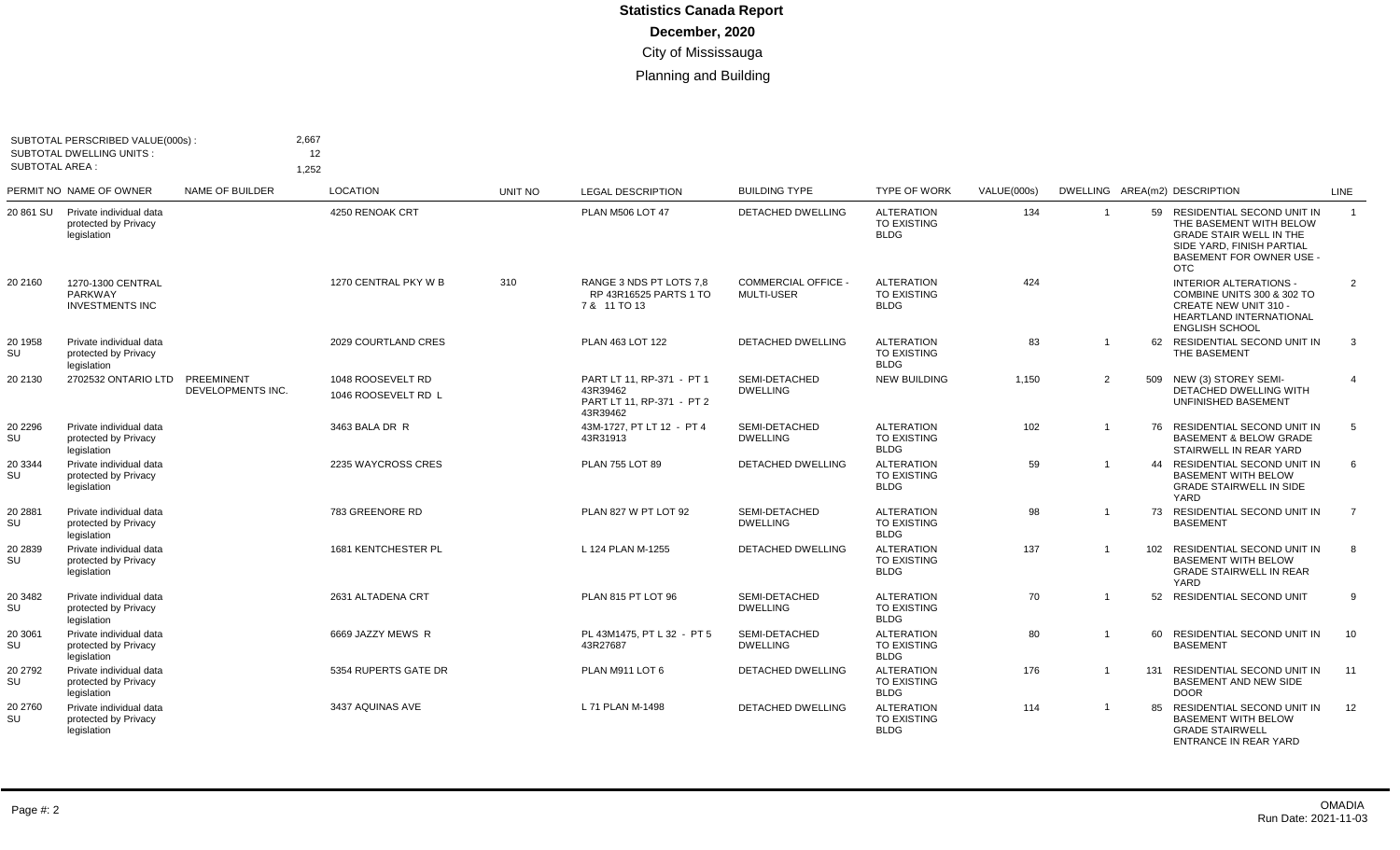| <b>SUBTOTAL AREA:</b> | SUBTOTAL PERSCRIBED VALUE(000s):<br><b>SUBTOTAL DWELLING UNITS:</b> | 5,570<br>a<br>2,002                                       |                                                   |                |                                                                                  |                                  |                                                        |             |                |    |                                                                                                                                                                                                                                                            |                |
|-----------------------|---------------------------------------------------------------------|-----------------------------------------------------------|---------------------------------------------------|----------------|----------------------------------------------------------------------------------|----------------------------------|--------------------------------------------------------|-------------|----------------|----|------------------------------------------------------------------------------------------------------------------------------------------------------------------------------------------------------------------------------------------------------------|----------------|
|                       | PERMIT NO NAME OF OWNER                                             | <b>NAME OF BUILDER</b>                                    | <b>LOCATION</b>                                   | <b>UNIT NO</b> | <b>LEGAL DESCRIPTION</b>                                                         | <b>BUILDING TYPE</b>             | <b>TYPE OF WORK</b>                                    | VALUE(000s) |                |    | DWELLING AREA(m2) DESCRIPTION                                                                                                                                                                                                                              | LINE           |
| 20 3004               | Private individual data<br>protected by Privacy<br>legislation      |                                                           | 28 BRIARWOOD AVE                                  |                | PT LT 173, RP F23 - PT 1<br>43R39555                                             | DETACHED DWELLING                | <b>DEMOLITION</b>                                      | 40          |                |    | <b>DEMOLISH EXISTING</b><br><b>DETACHED DWELLING &amp;</b><br><b>DETACHED GARAGE</b>                                                                                                                                                                       | $\overline{1}$ |
| 20 3573               | <b>TRETHEWEY BATES</b><br><b>DESIGN INC</b>                         | TRETHEWEY BATES DESIGN 374 SOUTH SERVICE RD<br><b>INC</b> |                                                   |                | PL 321. PT LT 43 - PT 3<br>43R16564                                              | <b>DETACHED DWELLING</b>         | <b>NEW BUILDING</b>                                    | 896         |                |    | 348 NEW 2 STOREY DETACHED<br><b>DWELLING WITH FINISHED</b><br><b>BASEMENT</b>                                                                                                                                                                              | $\overline{2}$ |
| 20 2901<br>SU         | Private individual data<br>protected by Privacy<br>legislation      |                                                           | 3973 MOON LILY CRES                               |                | L 19 PLAN M-1221                                                                 | <b>DETACHED DWELLING</b>         | <b>ALTERATION</b><br><b>TO EXISTING</b><br><b>BLDG</b> | 107         | $\overline{1}$ |    | 79 RESIDENTIAL SECOND UNIT IN<br><b>BASEMENT WITH BELOW</b><br><b>GRADE STAIRWELL IN REAR</b><br>YARD                                                                                                                                                      | -3             |
| 20 3277               | Private individual data<br>protected by Privacy<br>legislation      |                                                           | 540 BOB-O-LINK RD                                 |                | PLAN 333 PT LOT 34                                                               | <b>DETACHED DWELLING</b>         | <b>NEW BUILDING</b>                                    | 1.546       | $\overline{1}$ |    | 573 NEW (2) STOREY SINGLE<br><b>FAMILY DWELLING WITH</b><br>FINISHED BASEMENT -<br><b>DEMOLITION OF EXISTING</b><br><b>HOUSE</b>                                                                                                                           | $\overline{4}$ |
| 20 3366               | Private individual data<br>protected by Privacy<br>legislation      |                                                           | 3936 SKYVIEW ST R                                 |                | PLAN 43M1663 PT LOT 52 -<br>PTS 5.6 43R30273                                     | SEMI-DETACHED<br><b>DWELLING</b> | <b>ALTERATION</b><br><b>TO EXISTING</b><br><b>BLDG</b> | 60          |                |    | FINISHED BASEMENT, BELOW<br><b>GRADE STAIRWELL IN REAR</b><br>YARD. NEW WINDOW                                                                                                                                                                             | 5              |
| 20 3031<br>SU         | Private individual data<br>protected by Privacy<br>legislation      |                                                           | 3178 HARRIS CRES                                  |                | PL M408 PART LT 34,<br>43R11398 PTS 21, 22                                       | <b>DETACHED DWELLING</b>         | <b>ALTERATION</b><br><b>TO EXISTING</b><br><b>BLDG</b> | 93          | $\overline{1}$ | 69 | <b>RESIDENTIAL SECOND UNIT IN</b><br><b>BASEMENT &amp; NEW SIDE DOOR</b>                                                                                                                                                                                   | 6              |
| 20 3192               | Private individual data<br>protected by Privacy<br>legislation      |                                                           | 2365 ROSEMARY DR                                  |                | <b>PLAN 383 PT LOT 17</b>                                                        | DETACHED DWELLING                | <b>ALTERATION</b><br><b>TO EXISTING</b><br><b>BLDG</b> | 652         |                |    | NEW GARAGE ROOF - BELOW<br><b>GRADE STAIRWELL IN REAR</b><br>YARD - FRONT ADDITION WITH<br>PORCH AND REAR PORCH<br>WITH BALCONY ON TOP OF<br><b>REAR PORCH - INTERIOR</b><br><b>ALTERATIONS - NEW</b><br>WINDOWS/DOORS/RECLADDI<br>NG - UNDERPINNING - OTC | $\overline{7}$ |
| 20 3335<br>SU         | Private individual data<br>protected by Privacy<br>legislation      |                                                           | 2276 BOSTOCK CRES                                 |                | <b>PLAN 587 LOT 92</b>                                                           | <b>DETACHED DWELLING</b>         | <b>ALTERATION</b><br><b>TO EXISTING</b><br><b>BLDG</b> | 118         | $\overline{1}$ | 87 | <b>RESIDENTIAL SECOND UNIT IN</b><br><b>BASEMENT</b>                                                                                                                                                                                                       | 8              |
| 20 3062               | 2517015 ONTARIO INC.                                                |                                                           | 1200 LORNE PARK RD                                |                | CON 2 SDS PT LT 25. PL 335<br>PT LTS 1, 2, 22 - 43R39426,<br><b>PTS 2-5</b>      | <b>DETACHED DWELLING</b>         | <b>DEMOLITION</b>                                      | 35          |                |    | DEMOLITION OF EXISTING<br><b>HOUSE AND SHED</b>                                                                                                                                                                                                            | -9             |
| 20 3453               | CITY PARK (OLD<br>BARBER) HOMES INC.                                | CITY PARK (OLD BARBER)<br>HOMES INC.                      | 5165 MISSISSAUGA RD L<br>1993 BARBER HOUSE LANE R | BLOCK 5        | PT BLK 5, 43M2085 - PT 2<br>43R39781<br>PT BLK 5.43M2085 - PTS 1.<br>21 43R39781 | SEMI-DETACHED<br><b>DWELLING</b> | <b>NEW BUILDING</b>                                    | 905         | 2              |    | 401 NEW (3) STOREY SEMI-<br>DETACHED DWELLING WITH<br>UNFINISHED BASEMENT                                                                                                                                                                                  | 10             |
| 20 3522<br>SU         | Private individual data<br>protected by Privacy<br>legislation      |                                                           | 6576 TREVISO TERR                                 |                | PLAN M582 LOT 27                                                                 | <b>DETACHED DWELLING</b>         | <b>ALTERATION</b><br><b>TO EXISTING</b><br><b>BLDG</b> | 88          | -1             | 65 | RESIDENTIAL SECOND UNIT IN<br><b>BASEMENT &amp; NEW SIDE DOOR</b>                                                                                                                                                                                          | 11             |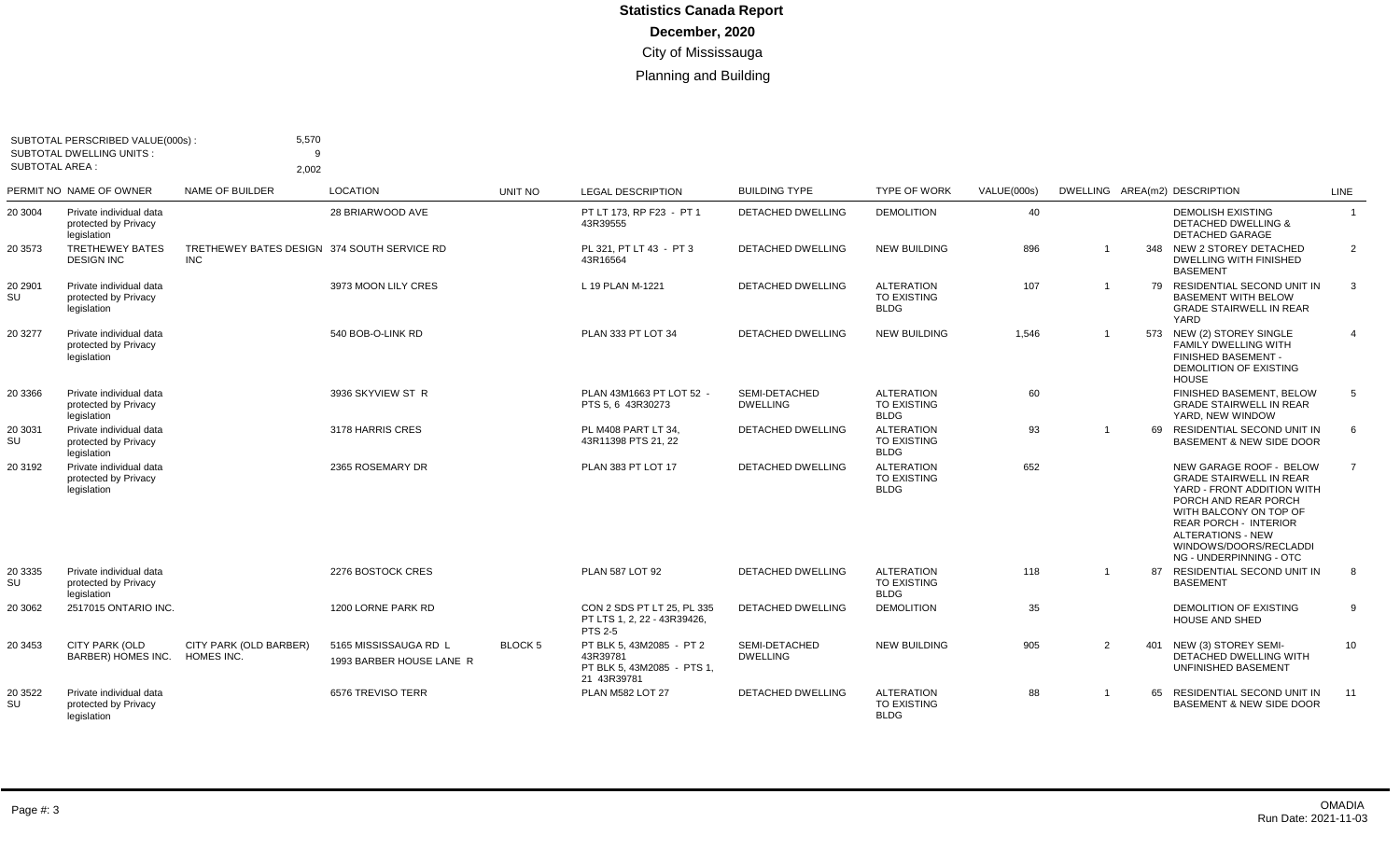| <b>SUBTOTAL AREA:</b> | SUBTOTAL PERSCRIBED VALUE(000s):<br><b>SUBTOTAL DWELLING UNITS:</b> | 6.846<br>1,860                       | 10                     |                |                                     |                                                 |                                                        |             |                         |     |                                                                                                                                                                                      |                |
|-----------------------|---------------------------------------------------------------------|--------------------------------------|------------------------|----------------|-------------------------------------|-------------------------------------------------|--------------------------------------------------------|-------------|-------------------------|-----|--------------------------------------------------------------------------------------------------------------------------------------------------------------------------------------|----------------|
|                       | PERMIT NO NAME OF OWNER                                             | NAME OF BUILDER                      | <b>LOCATION</b>        | <b>UNIT NO</b> | <b>LEGAL DESCRIPTION</b>            | <b>BUILDING TYPE</b>                            | <b>TYPE OF WORK</b>                                    | VALUE(000s) |                         |     | DWELLING AREA(m2) DESCRIPTION                                                                                                                                                        | <b>LINE</b>    |
| 20 3238               | Private individual data<br>protected by Privacy<br>legislation      |                                      | 4176 WILCOX RD         |                | PLAN A24 PT LOT 18                  | <b>DETACHED DWELLING</b>                        | <b>NEW BUILDING</b>                                    | 1,030       | $\overline{\mathbf{1}}$ |     | 379 NEW 2 STOREY DETACHED<br><b>DWELLING WITH FINISHED</b><br><b>BASEMENT - DEMOLISH</b><br><b>EXISTING DETACHED</b><br><b>DWELLING &amp; DETACHED</b><br>GARAGE                     | $\overline{1}$ |
| 20 3245               | 2725312 CANADA INC.<br><b>C/O QUADREAL</b><br><b>PROPERTY GROUP</b> |                                      | 7125 MISSISSAUGA RD    | 400&500        | <b>B 2 PLAN M-2091</b>              | <b>COMMERCIAL OFFICE -</b><br><b>MULTI-USER</b> | <b>ALTERATION</b><br><b>TO EXISTING</b><br><b>BLDG</b> | 2,648       |                         |     | <b>INTERIOR ALTERATIONS - HCL</b><br>CANADA                                                                                                                                          | 2              |
| 20 3175<br>SU         | Private individual data<br>protected by Privacy<br>legislation      |                                      | <b>144 CLANSMAN TR</b> |                | <b>PLAN M782 LOT 24</b>             | <b>DETACHED DWELLING</b>                        | <b>ALTERATION</b><br>TO EXISTING<br><b>BLDG</b>        | 57          | -1                      | 42  | RESIDENTIAL SECOND UNIT IN<br><b>BASEMENT &amp; NEW SIDE DOOR</b>                                                                                                                    | 3              |
| 20 3189               | Private individual data<br>protected by Privacy<br>legislation      |                                      | 7271 VILLAGE WALK      |                | PL 43M1483 B 80, PL<br>43M1536 B 32 | <b>DETACHED DWELLING</b>                        | <b>ALTERATION</b><br><b>TO EXISTING</b><br><b>BLDG</b> | 70          | $\overline{1}$          | 52  | RESIDENTIAL SECOND UNIT IN<br>THE BASEMENT WITH BELOW<br><b>GRADE STAIR WELL IN THE</b><br><b>REAR YARD</b>                                                                          | $\overline{4}$ |
| 20 3513<br>SU         | 2705907 ONTARIO INC                                                 |                                      | 7470 REDSTONE RD       |                | PLAN 806 PT LOT 2                   | SEMI-DETACHED<br><b>DWELLING</b>                | <b>ALTERATION</b><br><b>TO EXISTING</b><br><b>BLDG</b> | 86          | $\overline{1}$          |     | 64 RESIDENTIAL SECOND UNIT IN<br><b>BASEMENT WITH BELOW</b><br><b>GRADE STAIRWELL IN REAR</b><br>YARD                                                                                | -5             |
| 20 3308               | Private individual data<br>protected by Privacy<br>legislation      |                                      | 495 ARROWHEAD RD       |                | PLAN 361 LOT 6                      | <b>DETACHED DWELLING</b>                        | <b>NEW BUILDING</b>                                    | 1,250       | $\overline{1}$          | 481 | NEW (2) STOREY DETACHED<br><b>DWELLING WITH FINISHED</b><br><b>BASEMENT</b>                                                                                                          | 6              |
| 20 3320<br>SU         | Private individual data<br>protected by Privacy<br>legislation      |                                      | 3959 HAZELRIDGE RD     |                | PLAN M1096 LOT 50                   | DETACHED DWELLING                               | <b>ALTERATION</b><br><b>TO EXISTING</b><br><b>BLDG</b> | 67          | $\overline{1}$          | 50  | RESIDENTIAL SECOND UNIT IN<br><b>BASEMENT WITH BELOW</b><br><b>GRADE STAIRWELL IN REAR</b><br>YARD                                                                                   | $\overline{7}$ |
| 20 3538<br>SU         | Private individual data<br>protected by Privacy<br>legislation      |                                      | 5634 RIVER GROVE AVE   |                | <b>PLAN M712 LOT 76</b>             | <b>DETACHED DWELLING</b>                        | <b>ALTERATION</b><br><b>TO EXISTING</b><br><b>BLDG</b> | 127         | $\overline{1}$          | 76  | RESIDENTIAL SECOND UNIT IN<br><b>BASEMENT WITH BELOW</b><br><b>GRADE STAIR WELL IN</b><br><b>GARAGE &amp; NEW HVAC</b><br>SYSTEM - FINISHED PARTIAL<br><b>BASEMENT FOR OWNER USE</b> | 8              |
| 20 3481<br>SU         | Private individual data<br>protected by Privacy<br>legislation      |                                      | 1376 ROCK CRT          |                | PLAN 619 PT LOT 46                  | SEMI-DETACHED<br><b>DWELLING</b>                | <b>ALTERATION</b><br><b>TO EXISTING</b><br><b>BLDG</b> | 119         | $\overline{1}$          | 59  | RESIDENTIAL SECOND UNIT<br>ON SECOND FLOOR &<br><b>FINISHED BASEMENT</b>                                                                                                             | 9              |
| 20 3431               | <b>REALICORP HOLDINGS</b><br><b>INC TRUSTEE</b>                     |                                      | 880 GANA CRT           |                | PL M706 LTS 12, 13, 14              | SINGLE TENANT<br><b>INDUSTRIAL</b>              | <b>ADDITION TO</b><br><b>EXISTING BLDG</b>             | 372         |                         |     | 210 (1) STOREY ADDITION TO<br><b>EXISTING BUILDING</b>                                                                                                                               | 10             |
| 20 3682               | Private individual data<br>protected by Privacy<br>legislation      |                                      | 7289 MAGISTRATE TERR   |                | L 2 PLAN M-1387                     | DETACHED DWELLING                               | <b>ALTERATION</b><br>TO EXISTING<br><b>BLDG</b>        | 80          |                         |     | <b>FINISHED BASEMENT &amp;</b><br>WINDOW ENLARGEMENT                                                                                                                                 | 11             |
| 20 3848               | <b>CITY PARK (OLD</b><br>BARBER) HOMES INC.                         | CITY PARK (OLD BARBER)<br>HOMES INC. | 1959 BARBERTOWN RD     |                | L 1 PLAN M-2085                     | DETACHED DWELLING                               | <b>NEW BUILDING</b>                                    | 835         | $\overline{1}$          |     | 370 NEW (3) STOREY DETACHED<br><b>DWELLING</b>                                                                                                                                       | 12             |
| 20 3565<br>SU         | Private individual data<br>protected by Privacy<br>legislation      |                                      | 1875 BALSAM AVE        |                | PLAN G13 PT LOT 12                  | DETACHED DWELLING                               | <b>ALTERATION</b><br><b>TO EXISTING</b><br><b>BLDG</b> | 105         | $\overline{1}$          |     | 78 RESIDENTIAL SECOND UNIT IN<br><b>BASEMENT &amp; NEW SIDE DOOR</b>                                                                                                                 | 13             |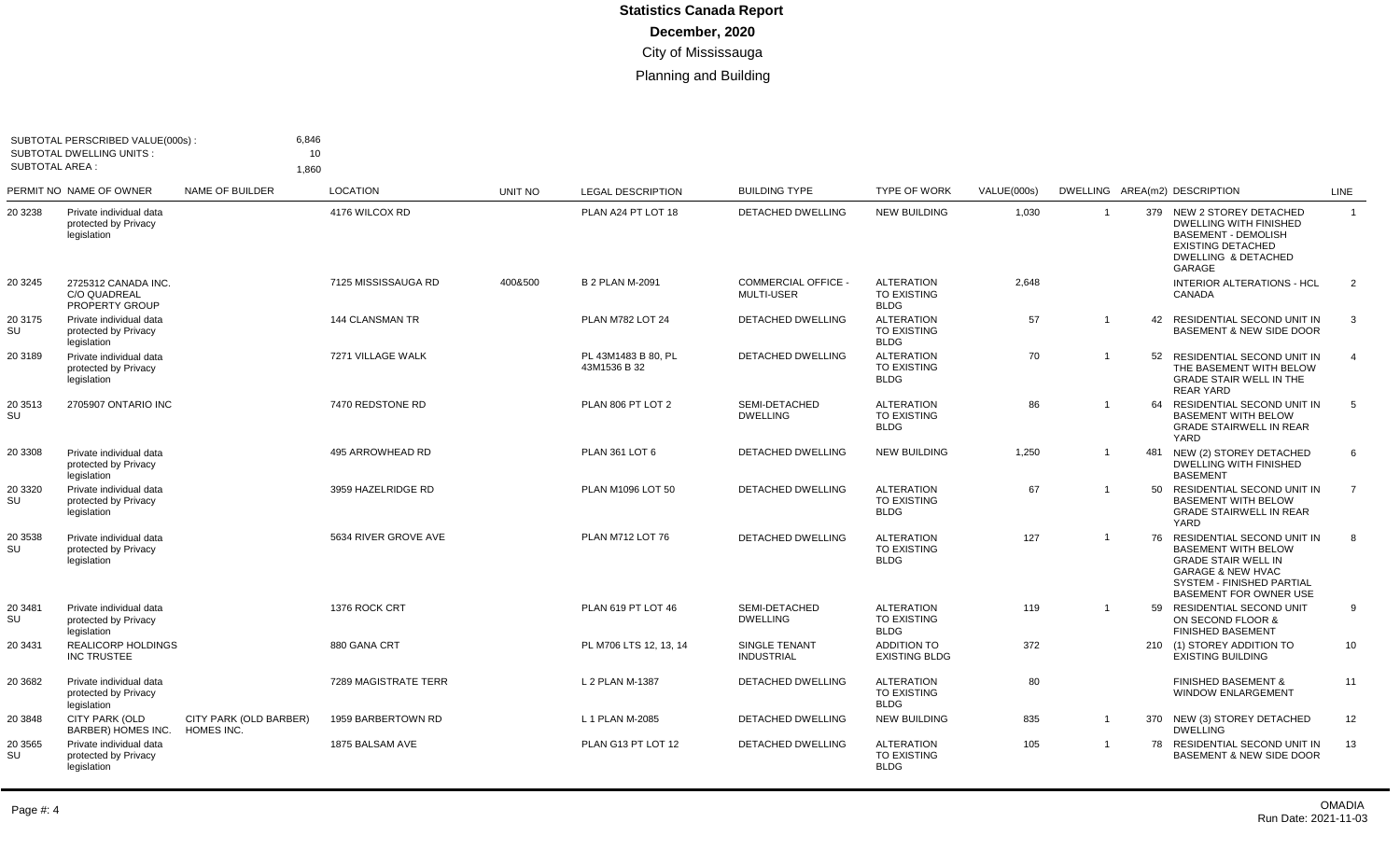| <b>SUBTOTAL AREA:</b>                                                                                | 4,590                                                                        |                                                                                                                                                                                                                                                                      |         |                                                                                                                                                                                                                                                                                                                                                                                                                |                                                      |                                                               |                                   |                                   |    |                                                                                          |                                                                                                                                                                                                                                                            |
|------------------------------------------------------------------------------------------------------|------------------------------------------------------------------------------|----------------------------------------------------------------------------------------------------------------------------------------------------------------------------------------------------------------------------------------------------------------------|---------|----------------------------------------------------------------------------------------------------------------------------------------------------------------------------------------------------------------------------------------------------------------------------------------------------------------------------------------------------------------------------------------------------------------|------------------------------------------------------|---------------------------------------------------------------|-----------------------------------|-----------------------------------|----|------------------------------------------------------------------------------------------|------------------------------------------------------------------------------------------------------------------------------------------------------------------------------------------------------------------------------------------------------------|
| PERMIT NO NAME OF OWNER                                                                              | <b>NAME OF BUILDER</b>                                                       | <b>LOCATION</b>                                                                                                                                                                                                                                                      | UNIT NO | <b>LEGAL DESCRIPTION</b>                                                                                                                                                                                                                                                                                                                                                                                       | <b>BUILDING TYPE</b>                                 | <b>TYPE OF WORK</b>                                           | VALUE(000s)                       |                                   |    | DWELLING AREA(m2) DESCRIPTION                                                            | <b>LINE</b>                                                                                                                                                                                                                                                |
| JAMIE A. MARTEL<br>HOLDINGS INC.                                                                     |                                                                              | 57 JOYMAR DR                                                                                                                                                                                                                                                         |         | PLAN 530 LT 2, PT LT 3,<br>INCL RP 43R10828 PT 1                                                                                                                                                                                                                                                                                                                                                               | DETACHED DWELLING                                    | <b>NEW BUILDING</b>                                           | 1,319                             | $\mathbf{1}$                      |    | 526 NEW 2 STOREY DETACHED<br><b>DWELLING WITH FINISHED</b><br><b>BASEMENT</b>            | $\mathbf{1}$                                                                                                                                                                                                                                               |
| <b>DREAM INDUSTRIAL</b><br>TWOFER (GP) INC.                                                          |                                                                              | 6300 VISCOUNT RD                                                                                                                                                                                                                                                     |         | PLAN 734 PCL 18 PT BLK G<br>RP 43R20901 PART 3-4                                                                                                                                                                                                                                                                                                                                                               | MULTI-TENANT<br><b>INDUSTRIAL</b>                    | <b>ALTERATION</b><br><b>TO EXISTING</b><br><b>BLDG</b>        | 1,173                             |                                   |    | <b>INTERIOR ALTERATIONS -</b><br>SHOPPERS REALTY INC.                                    | $\overline{2}$                                                                                                                                                                                                                                             |
| Private individual data<br>protected by Privacy<br>legislation                                       |                                                                              | 167 DUNBAR RD                                                                                                                                                                                                                                                        |         | PLAN E23 PT LOT 8<br>RP 43R6063 PART 1                                                                                                                                                                                                                                                                                                                                                                         | DETACHED DWELLING                                    | <b>ALTERATION</b><br>TO EXISTING<br><b>BLDG</b>               | 92                                |                                   | 69 | RESIDENTIAL SECOND UNIT IN<br><b>BASEMENT - BELOW GRADE</b><br>STAIRWELL IN REAR YARD    | 3                                                                                                                                                                                                                                                          |
| CITY PARK (OLD<br>BARBER) HOMES INC.                                                                 | CITY PARK (OLD BARBER)<br>HOMES INC.                                         | 1953 BARBERTOWN RD                                                                                                                                                                                                                                                   |         | L 2 PLAN M-2085                                                                                                                                                                                                                                                                                                                                                                                                | <b>DETACHED DWELLING</b>                             | <b>NEW BUILDING</b>                                           | 673                               | $\overline{1}$                    |    | 298 NEW (3) STOREY DETACHED<br><b>DWELLING</b>                                           | $\overline{4}$                                                                                                                                                                                                                                             |
| <b>CITY PARK (OLD</b><br>BARBER) HOMES INC.                                                          | CITY PARK (OLD BARBER)<br>HOMES INC.                                         | 1949 BARBERTOWN RD                                                                                                                                                                                                                                                   |         | L 3 PLAN M-2085                                                                                                                                                                                                                                                                                                                                                                                                | DETACHED DWELLING                                    | <b>NEW BUILDING</b>                                           | 672                               |                                   |    | 298 NEW (3) STOREY DETACHED<br><b>DWELLING</b>                                           | 5                                                                                                                                                                                                                                                          |
| CITYPARK (OLD<br><b>BARBER) HOMES INC</b>                                                            | CITY PARK (OLD BARBER)<br>HOMES INC.                                         | 1945 BARBERTOWN RD                                                                                                                                                                                                                                                   |         | L 4 PLAN M-2085                                                                                                                                                                                                                                                                                                                                                                                                | <b>DETACHED DWELLING</b>                             | <b>NEW BUILDING</b>                                           | 915                               |                                   |    | 405 NEW (3) STOREY DETACHED<br><b>DWELLING</b>                                           | 6                                                                                                                                                                                                                                                          |
| <b>CITYPARK (OLD</b><br><b>BARBER) HOMES INC</b><br><b>CITYPARK (OLD</b><br><b>BARBER) HOMES INC</b> | CITY PARK (OLD BARBER)<br>HOMES INC.<br>CITY PARK (OLD BARBER)<br>HOMES INC. | 1975 BARBER HOUSE LANE BLK 7 BLOCK 7<br>1973 BARBER HOUSE LANE BLK 7<br>1989 BARBER HOUSE LANE BLK 7<br>1987 BARBER HOUSE LANE BLK 7<br>1985 BARBER HOUSE LANE BLK 7<br>1983 BARBER HOUSE LANE BLK 7<br>1981 BARBER HOUSE LANE BLK 7<br>1979 BARBER HOUSE LANE BLK 7 |         | PT BLK 7 - PT 10 43R39781<br>PT BLK 7 - PT 11 43R39781<br>PT BLK 7 - PT 3 43R39781<br>PT BLK 7 - PT 4 43R39781<br>PT BLK 7 - PT 5 43R39781<br>PT BLK 7 - PT 6 43R39781<br>PT BLK 7 - PT 7 43R39781<br>PT BLK 7 - PT 8 43R39781<br>PT BLK 7 - PT 9 43R39781<br>PT BLK 7 - PTS 12, 26<br>43R39781<br>PT BLK 8, 43M2085 - PT 14<br>43R39781<br>PT BLK 8, 43M2085 - PT 15<br>43R39781<br>PT BLK 8, 43M2085 - PT 16 | <b>ROW DWELLING</b><br><b>ROW DWELLING</b>           | <b>NEW BUILDING</b><br><b>NEW BUILDING</b>                    | 4,620<br>1,861                    | 10 <sup>°</sup><br>$\overline{4}$ |    | 2,045 NEW (3) STOREY<br>TOWNHOUSE BLOCK WITH<br>$(10)$ UNITS<br>TOWNHOUSE BLOCK WITH (4) | $\overline{7}$<br>8                                                                                                                                                                                                                                        |
| Private individual data<br>protected by Privacy<br>legislation<br>Private individual data            |                                                                              | 1216 WELWYN DR<br>5584 DOCTOR PEDDLE CRES                                                                                                                                                                                                                            |         | PT BLK 8, 43M2085 - PTS<br>13, 27 43R39781<br>PLAN 547 L 91<br>L 25 PLAN M-1735                                                                                                                                                                                                                                                                                                                                | <b>DETACHED DWELLING</b><br><b>DETACHED DWELLING</b> | <b>ADDITION AND</b><br><b>ALTERATION</b><br><b>ALTERATION</b> | 151<br>160                        |                                   |    | - ADDITION IN FRONT YARD -                                                               | 9<br>10                                                                                                                                                                                                                                                    |
|                                                                                                      | protected by Privacy<br>legislation                                          |                                                                                                                                                                                                                                                                      |         | 1977 BARBER HOUSE LANE BLK 7<br>1971 BARBER HOUSE LANE BLK 7<br>1965 BARBER HOUSE LANE BLK 8 BLOCK 8<br>1963 BARBER HOUSE LANE BLK 8<br>1961 BARBER HOUSE LANE BLK 8<br>1967 BARBER HOUSE LANE BLK 8                                                                                                                                                                                                           | 43R39781                                             |                                                               | <b>TO EXISTING</b><br><b>BLDG</b> |                                   |    |                                                                                          | 824 NEW (3) STOREY<br><b>UNITS</b><br>8 UNDERPINNING CRAWLSPACE<br>NEW FRONT CANOPY -<br><b>INTERIOR ALTERATIONS IN</b><br><b>BASEMENT &amp; GROUND FLOOR</b><br>119 RESIDENTIAL SECOND UNIT IN<br><b>BASEMENT - BELOW GRADE</b><br>STAIRWELL IN REAR YARD |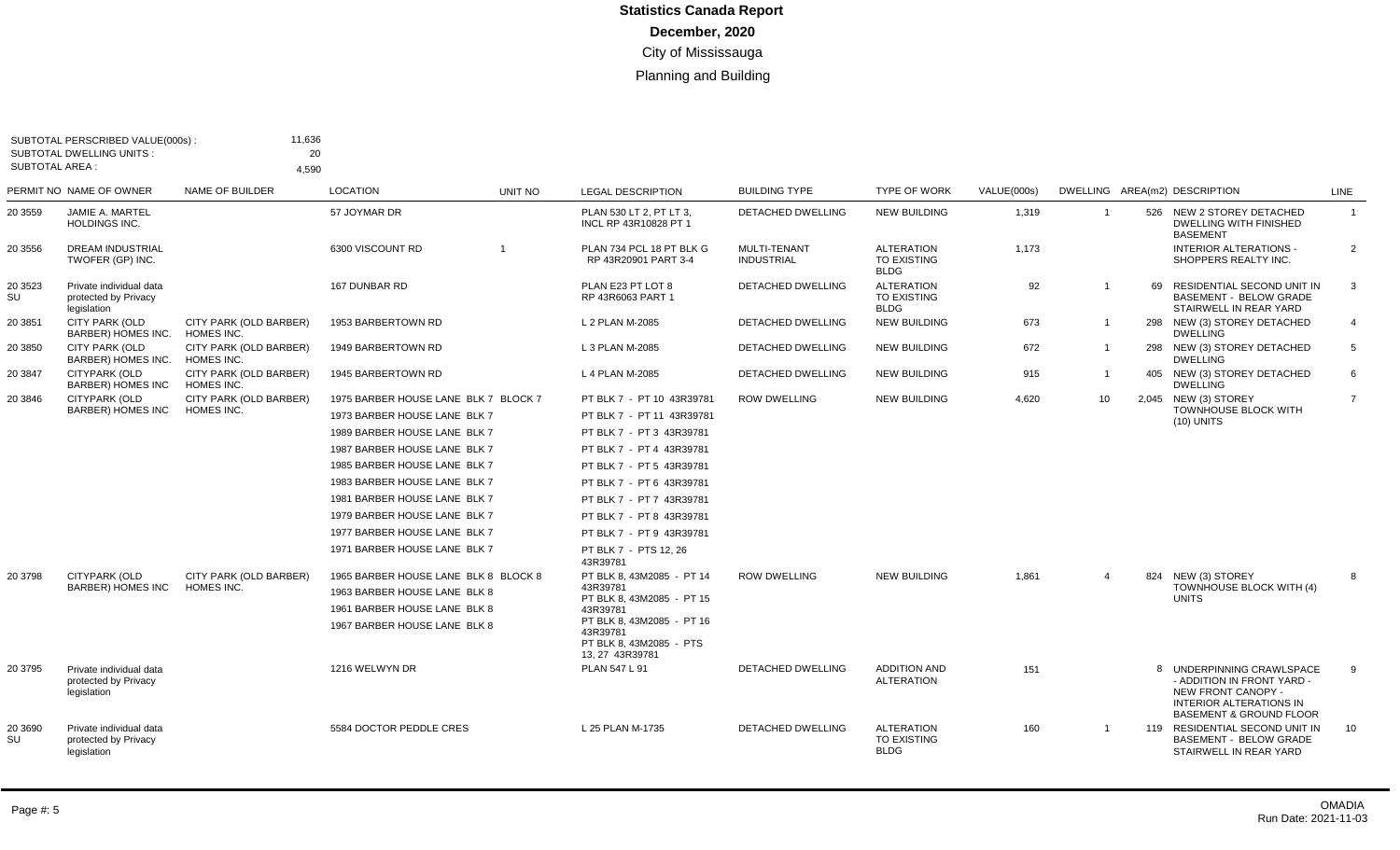| SUBTOTAL AREA : | SUBTOTAL PERSCRIBED VALUE(000s):<br><b>SUBTOTAL DWELLING UNITS:</b>                    |                           | 2,229<br>883            |         |                                                             |                                    |                                                        |             |                |                                                                                                                                                                                          |                |
|-----------------|----------------------------------------------------------------------------------------|---------------------------|-------------------------|---------|-------------------------------------------------------------|------------------------------------|--------------------------------------------------------|-------------|----------------|------------------------------------------------------------------------------------------------------------------------------------------------------------------------------------------|----------------|
|                 | PERMIT NO NAME OF OWNER                                                                | NAME OF BUILDER           | <b>LOCATION</b>         | UNIT NO | <b>LEGAL DESCRIPTION</b>                                    | <b>BUILDING TYPE</b>               | <b>TYPE OF WORK</b>                                    | VALUE(000s) |                | DWELLING AREA(m2) DESCRIPTION                                                                                                                                                            | LINE           |
| 20 35 62<br>SU  | Private individual data<br>protected by Privacy<br>legislation                         |                           | 3540 REDMOND RD         |         | PLAN M809 LOT 102                                           | DETACHED DWELLING                  | <b>ALTERATION</b><br><b>TO EXISTING</b><br><b>BLDG</b> | 97          | $\overline{1}$ | 72 RESIDENTIAL SECOND UNIT IN<br><b>BASEMENT - NEW SIDE DOOR</b>                                                                                                                         | $\overline{1}$ |
| 20 39 63        | <b>FEDERATION OF</b><br><b>CHINESE CDN</b><br>PROFESSIONALS NON-<br><b>PROFIT HOUS</b> |                           | 55 GLENN HAWTHORNE BLVD |         | CON 1 WHS PT LT 2 -<br>43R17955 PTS 1, 8, 10                | APARTMENT (> 6 UNITS)              | <b>ALTERATION</b><br><b>TO EXISTING</b><br><b>BLDG</b> | 120         |                | <b>LOCALIZED CONCRETE</b><br><b>REPAIR &amp; INSTALLATION OF</b><br><b>FLOOR DRAINS IN PARKING</b><br>GARAGE                                                                             | 2              |
| 20 36 10        | Private individual data<br>protected by Privacy<br>legislation                         |                           | <b>1234 KANE RD</b>     |         | RANGE 1 CIR PT LOT 9                                        | <b>DETACHED DWELLING</b>           | <b>NEW BUILDING</b>                                    | 958         |                | 408<br>NEW 2 STOREY DETACHED<br>DWELLING AND DEMOLISH<br><b>EXISTING DETACHED</b><br><b>DWELLING</b>                                                                                     | 3              |
| 20 3649<br>SU   | Private individual data<br>protected by Privacy<br>legislation                         |                           | 366 PANHELLENIC DR      |         | L 18 PLAN M-1760                                            | <b>DETACHED DWELLING</b>           | <b>ALTERATION</b><br><b>TO EXISTING</b><br><b>BLDG</b> | 119         |                | RESIDENTIAL SECOND UNIT IN<br>89<br><b>BASEMENT</b>                                                                                                                                      | $\overline{4}$ |
| 20 3777<br>SU   | Private individual data<br>protected by Privacy<br>legislation                         |                           | 3896 JANICE DR          |         | PL M1653 PT LT 127 - PT<br>65 43R29923                      | <b>DETACHED DWELLING</b>           | <b>ALTERATION</b><br><b>TO EXISTING</b><br><b>BLDG</b> | 143         |                | 76 RESIDENTIAL SECOND UNIT IN<br><b>BASEMENT WITH BELOW</b><br><b>GRADE STAIRWELL IN REAR</b><br>YARD, SEPARATE FINISHED<br><b>BASEMENT AREA &amp; ENLARGE</b><br><b>EXISTING WINDOW</b> | -5             |
| 20 3693<br>SU   | Private individual data<br>protected by Privacy<br>legislation                         |                           | 737 KAISER DR           |         | L 43 PLAN M-1323                                            | DETACHED DWELLING                  | <b>ALTERATION</b><br><b>TO EXISTING</b><br><b>BLDG</b> | 178         |                | 116 RESIDENTIAL SECOND UNIT IN<br><b>BASEMENT &amp;, INTERIOR</b><br>ALTERATIONS ON GROUND &<br><b>SECOND FLOOR</b>                                                                      | - 6            |
| 20 37 28<br>SU  | Private individual data<br>protected by Privacy<br>legislation                         |                           | 2546 SCARTH CRT         |         | PLAN M1002 LOT 19                                           | <b>DETACHED DWELLING</b>           | <b>ALTERATION</b><br><b>TO EXISTING</b><br><b>BLDG</b> | 86          |                | RESIDENTIAL SECOND UNIT IN<br>64<br><b>BASEMENT WITH BELOW</b><br><b>GRADE STAIRWELL IN REAR</b><br>YARD                                                                                 | $\overline{7}$ |
| 20 3675<br>SU   | Private individual data<br>protected by Privacy<br>legislation                         |                           | 5195 WARWICKSHIRE WAY   |         | PLAN M1033 LOT 20                                           | <b>DETACHED DWELLING</b>           | <b>ALTERATION</b><br><b>TO EXISTING</b><br><b>BLDG</b> | 100         |                | 58<br>RESIDENTIAL SECOND UNIT IN<br><b>BASEMENT WITH INTERIOR</b><br><b>ALTERATIONS &amp; BELOW</b><br><b>GRADE STAIRWELL</b><br><b>ENTRANCE IN REAR YARD</b>                            | 8              |
| 20 3945         | <b>LEMKO ENTERPRISES</b><br><b>INC</b>                                                 |                           | 570 HAZELHURST RD       |         | CON 3 SDS PT LT 34                                          | DETACHED DWELLING                  | <b>DEMOLITION</b>                                      | 45          |                | DEMOLITION OF EXISTING (2)<br>STOREY DWELLING AND<br><b>DETACHED GARAGE</b>                                                                                                              | 9              |
| 20 3833         | <b>IMMEUBLES RB LTEE</b>                                                               | <b>TOMAS CONSTRUCTION</b> | 300 STATESMAN DR A      |         | PL 43M1631, BLK 5, PT BLK<br>1 - PTS 1, 2, 4-13<br>43R29224 | SINGLE TENANT<br><b>INDUSTRIAL</b> | <b>ALTERATION</b><br><b>TO EXISTING</b><br><b>BLDG</b> | 383         |                | <b>REVISION TO PERMIT #20-</b><br>2594 - ENLARGE COOLER SIZE<br><b>WITH NEW OFFICE &amp;</b><br>WASHROOM, STRUCTURAL<br>MODIFICATIONS TO<br><b>ACCESSORY STRUCTURE</b><br>(SAME SIZE)    | 10             |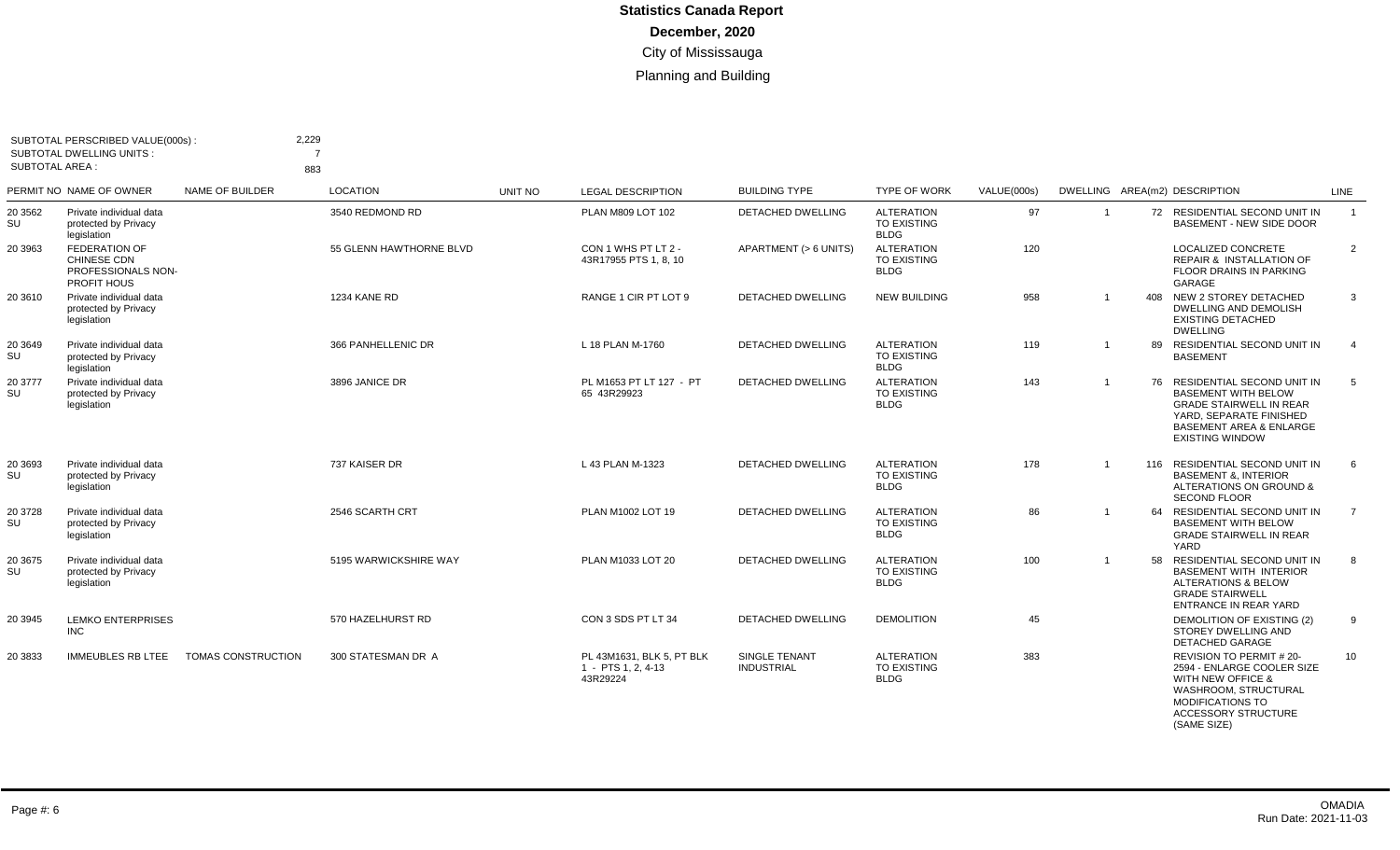| SUBTOTAL AREA : | SUBTOTAL PERSCRIBED VALUE(000s):<br>SUBTOTAL DWELLING UNITS:   | 3,428<br>1,138                          |                     |         |                                           |                                   |                                                 |             |                                                                                                                                                                     |      |
|-----------------|----------------------------------------------------------------|-----------------------------------------|---------------------|---------|-------------------------------------------|-----------------------------------|-------------------------------------------------|-------------|---------------------------------------------------------------------------------------------------------------------------------------------------------------------|------|
|                 | PERMIT NO NAME OF OWNER                                        | NAME OF BUILDER                         | LOCATION            | UNIT NO | <b>LEGAL DESCRIPTION</b>                  | <b>BUILDING TYPE</b>              | <b>TYPE OF WORK</b>                             | VALUE(000s) | DWELLING AREA(m2) DESCRIPTION                                                                                                                                       | LINE |
| 20 3770<br>SU   | Private individual data<br>protected by Privacy<br>legislation |                                         | 5465 FESTIVAL DR L  |         | PLAN M 1727 PT LOT 29 -<br>PT 1 43R32001  | SEMI-DETACHED<br><b>DWELLING</b>  | <b>ALTERATION</b><br>TO EXISTING<br><b>BLDG</b> | 74          | RESIDENTIAL SECOND UNIT IN<br>49.<br>THE BASEMENT WITH<br><b>SEPARATE FINISHED</b><br><b>BASEMENT AREA FOR OWNER</b><br>USE - BELOW GRADE STAIR IN<br>THE REAR YARD |      |
| 20 3772         | <b>CCP DIXIE GP LTD</b>                                        |                                         | 6345 DIXIE RD A     | $2 - 3$ | CON 4 EHS, PT LT 7 - PTS<br>1-13 43R37025 | MULTI-TENANT<br><b>INDUSTRIAL</b> | <b>ALTERATION</b><br>TO EXISTING<br><b>BLDG</b> | 385         | <b>IINTERIOR ALTERATIONS -</b><br><b>BREVITY CAPITAL</b>                                                                                                            | 2    |
| 20 3980         | Private individual data<br>protected by Privacy<br>legislation |                                         | 5414 ROCHELLE WAY L |         | PLAN M1653 PT LT 215 -<br>PT 10 43R29863  | SEMI-DETACHED<br><b>DWELLING</b>  | <b>ALTERATION</b><br>TO EXISTING<br><b>BLDG</b> | 85          | FINISHED BASEMENT WITH<br>BELOW GRADE STAIRWELL IN<br>SIDE YARD & ENLARGE<br>WINDOWS                                                                                | 3    |
| 20 3836         | Private individual data<br>protected by Privacy<br>legislation | PRESTIGE CUSTOM HOMES 1021 CALDWELL AVE |                     |         | PLAN 781 L 34                             | <b>DETACHED DWELLING</b>          | <b>NEW BUILDING</b>                             | 1,002       | 377 NEW (2) STOREY SINGLE<br><b>FAMILY DWELLING WITH</b><br><b>FINISHED BASEMENT &amp;</b><br><b>DEMOLISH EXISTING SFD</b>                                          |      |

| 20 3856<br>SU | Private individual data<br>protected by Privacy<br>legislation |                                                     | 1529 DRYMEN CRES   | PLAN 460 LOT 117       | <b>DETACHED DWELLING</b> | ALTERATION<br>TO EXISTING<br><b>BLDG</b>               | 130 | 83<br>RESIDENTIAL SECOND UNIT IN<br><b>BASEMENT &amp; FINISHED</b><br><b>BASEMENT AREA FOR</b><br>PRINCIPLE RESIDENCE                                                       | 5 |
|---------------|----------------------------------------------------------------|-----------------------------------------------------|--------------------|------------------------|--------------------------|--------------------------------------------------------|-----|-----------------------------------------------------------------------------------------------------------------------------------------------------------------------------|---|
| 20 3823<br>SU | Private individual data<br>protected by Privacy<br>legislation |                                                     | 5521 WHITEHORN AVE | PLAN M1172 LOT 37      | <b>DETACHED DWELLING</b> | <b>ALTERATION</b><br><b>TO EXISTING</b><br><b>BLDG</b> | 117 | RESIDENTIAL SECOND UNIT IN<br>63<br>THE BASEMENT WITH BELOW<br><b>GRADE STAIR WELL IN THE</b><br><b>REAR YARD - FINISHED</b><br>PARTIAL BASEMENT FOR<br>PRINCIPAL RESIDENCE | 6 |
| 20 4 251      | Private individual data<br>protected by Privacy<br>legislation |                                                     | 922 THE GREENWAY   | <b>PLAN 377 LOT 25</b> | <b>DETACHED DWELLING</b> | <b>DEMOLITION</b>                                      | 40  | <b>DEMOLISH EXISTING</b><br><b>DETACHED DWELLING &amp;</b><br><b>DETACHED GARAGE</b>                                                                                        |   |
| 20 3719       | Private individual data<br>protected by Privacy<br>legislation | DESIGN QUORUM INITIATIVE 1288 SOUTH ALDO DR<br>INC. |                    | <b>PLAN 543 LOT 3</b>  | DETACHED DWELLING        | <b>DEMOLITION</b>                                      | 36  | <b>DEMOLISH EXISTING</b><br><b>DETACHED DWELLING</b>                                                                                                                        | 8 |
| 20 4106       | Private individual data<br>protected by Privacy<br>legislation |                                                     | 1043 ROOSEVELT RD  | PLAN 371 LOT 23        | <b>DETACHED DWELLING</b> | <b>DEMOLITION</b>                                      | 40  | DEMOLITION OF EXISTING<br><b>DWELLING &amp; DETACHED</b><br>GARAGE                                                                                                          | 9 |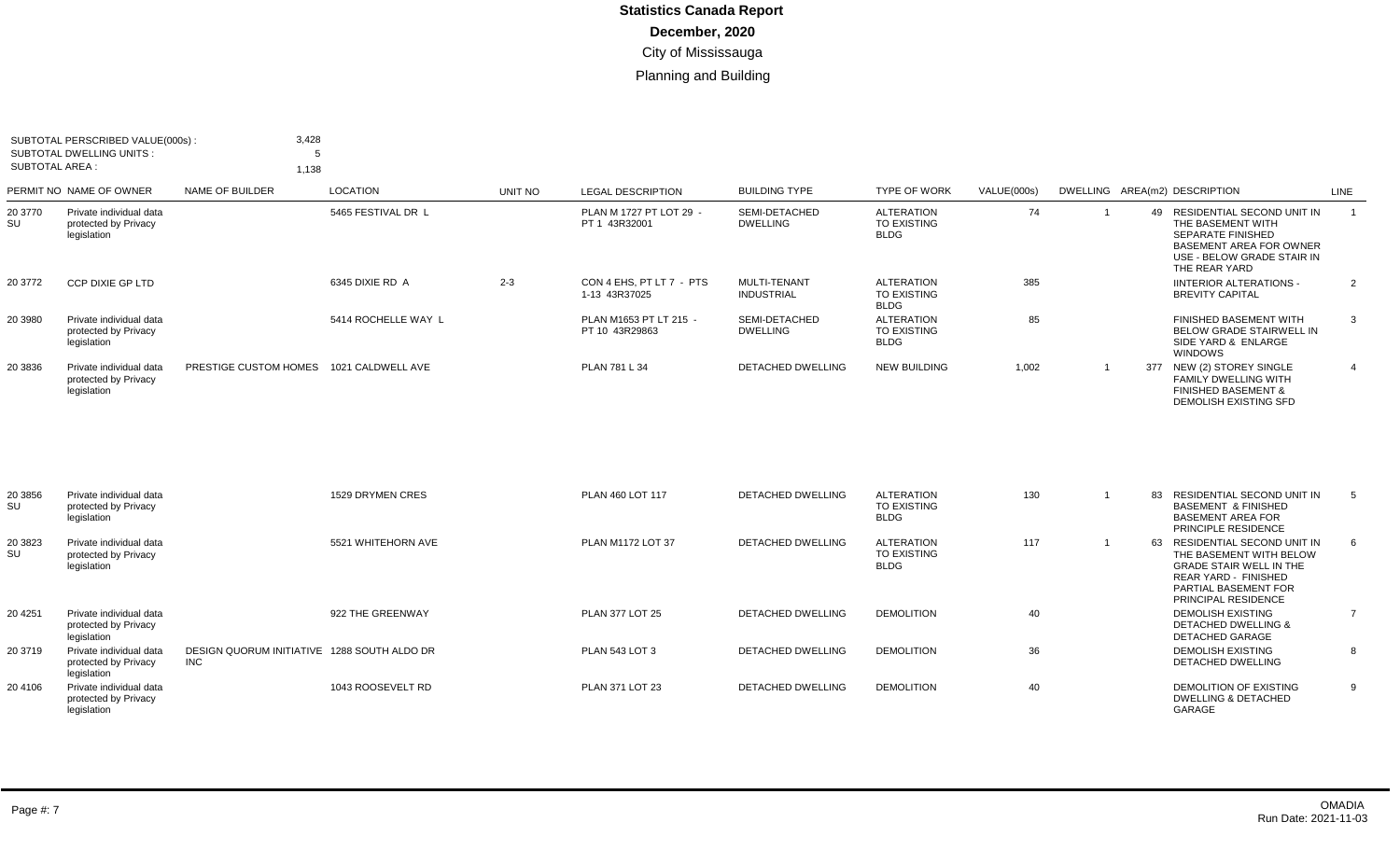| <b>SUBTOTAL AREA:</b> | SUBTOTAL PERSCRIBED VALUE(000s):<br><b>SUBTOTAL DWELLING UNITS:</b> |                 | 2,567<br>1,091              |         |                                               |                                  |                                                        |             |                |    |                                                                                                                                                                             |                |
|-----------------------|---------------------------------------------------------------------|-----------------|-----------------------------|---------|-----------------------------------------------|----------------------------------|--------------------------------------------------------|-------------|----------------|----|-----------------------------------------------------------------------------------------------------------------------------------------------------------------------------|----------------|
|                       | PERMIT NO NAME OF OWNER                                             | NAME OF BUILDER | <b>LOCATION</b>             | UNIT NO | <b>LEGAL DESCRIPTION</b>                      | <b>BUILDING TYPE</b>             | <b>TYPE OF WORK</b>                                    | VALUE(000s) |                |    | DWELLING AREA(m2) DESCRIPTION                                                                                                                                               | LINE           |
| 20 3958               | Private individual data<br>protected by Privacy<br>legislation      |                 | 1576 CARMEN DR              |         | PLAN 321 LOT 8                                | <b>DETACHED DWELLING</b>         | <b>NEW BUILDING</b>                                    | 1,519       |                |    | 566 NEW 2 STOREY DETACHED<br><b>DWELLING WITH FINISHED</b><br><b>BASEMENT &amp; DEMOLISH</b><br><b>EXISTING DETACHED</b><br><b>DWELLING</b>                                 | $\overline{1}$ |
| 20 4095               | Private individual data<br>protected by Privacy<br>legislation      |                 | 1159 STAVEBANK RD           |         | PL C10. LT 2. PT LTS 3.9 -<br>43R33155. PT 1  | <b>DETACHED DWELLING</b>         | <b>ADDITION AND</b><br><b>ALTERATION</b>               | 71          |                | 30 | (1) STOREY REAR ADDITION &<br><b>DECK</b>                                                                                                                                   | $\overline{2}$ |
| 20 3962<br>SU         | Private individual data<br>protected by Privacy<br>legislation      |                 | 5881 DELLE DONNE DR R       |         | 43M1453, PART LT 34 - PT<br>15 43R27262       | SEMI-DETACHED<br><b>DWELLING</b> | <b>ALTERATION</b><br><b>TO EXISTING</b><br><b>BLDG</b> | 104         | $\overline{1}$ | 77 | RESIDENTIAL SECOND UNIT IN<br><b>BASEMENT</b>                                                                                                                               | 3              |
| 20 4044<br>SU         | Private individual data<br>protected by Privacy<br>legislation      |                 | <b>1809 BRIDLINGTON CRT</b> |         | L 213 PLAN M-1255                             | DETACHED DWELLING                | <b>ALTERATION</b><br><b>TO EXISTING</b><br><b>BLDG</b> | 75          | - 1            | 56 | RESIDENTIAL SECOND UNIT IN<br><b>BASEMENT &amp; NEW SIDE DOOR</b>                                                                                                           | $\overline{4}$ |
| 20 4085<br>SU         | Private individual data<br>protected by Privacy<br>legislation      |                 | 693 NOVO STAR DR            |         | L 4 PLAN M-1291                               | <b>DETACHED DWELLING</b>         | <b>ALTERATION</b><br><b>TO EXISTING</b><br><b>BLDG</b> | 116         | - 1            | 86 | RESIDENTIAL SECOND UNIT IN<br><b>BASEMENT &amp; NEW SIDE DOOR</b>                                                                                                           | 5              |
| 20 4009<br>SU         | Private individual data<br>protected by Privacy<br>legislation      |                 | 3232 ESCADA DR              |         | L 7 PLAN M-1608                               | DETACHED DWELLING                | <b>ALTERATION</b><br><b>TO EXISTING</b><br><b>BLDG</b> | 115         |                | 76 | RESIDENTIAL SECOND UNIT IN<br>THE BASEMENT WITH BELOW<br><b>GRADE STAIR WELL IN THE</b><br><b>REAR YARD - FINISHED</b><br><b>BASEMENT FOR PRINCIPLE</b><br><b>RESIDENCE</b> | 6              |
| 20 4097               | Private individual data<br>protected by Privacy<br>legislation      |                 | 1616 BRASSWOOD RD           |         | <b>PLAN 777 LOT 27</b>                        | <b>DETACHED DWELLING</b>         | <b>DEMOLITION</b>                                      | 35          |                |    | <b>DEMOLISH EXISTING</b><br><b>DETACHED DWELLING</b>                                                                                                                        | $\overline{7}$ |
| 20 4084               | Private individual data<br>protected by Privacy<br>legislation      |                 | 3907 MANATEE WAY L          |         | PLAN M1356 PT LT 187 -<br>PTS 50, 51 43R24820 | SEMI-DETACHED<br><b>DWELLING</b> | <b>ALTERATION</b><br><b>TO EXISTING</b><br><b>BLDG</b> | 65          |                |    | FINISHED BASEMENT - NEW<br>SIDE DOOR - NEW WINDOW                                                                                                                           | 8              |
| 20 4137               | Private individual data<br>protected by Privacy<br>legislation      |                 | 4199 PERIVALE RD            |         | PLAN M506 LOT 65                              | DETACHED DWELLING                | <b>ALTERATION</b><br><b>TO EXISTING</b><br><b>BLDG</b> | 122         |                |    | <b>INTERIOR ALTERATIONS -</b><br><b>NEW WINDOWS &amp; DOORS</b>                                                                                                             | 9              |
| 20 4191<br>SU         | Private individual data<br>protected by Privacy<br>legislation      |                 | 7228 VISOR GATE L           |         | PLAN M-1334 PT LT 90 - PT<br>97 43R24169      | SEMI-DETACHED<br><b>DWELLING</b> | <b>ALTERATION</b><br><b>TO EXISTING</b><br><b>BLDG</b> | 60          |                | 45 | RESIDENTIAL SECOND UNIT IN<br><b>BASEMENT</b>                                                                                                                               | 10             |
| 20 4098<br>SU         | Private individual data<br>protected by Privacy<br>legislation      |                 | 1440 RIMON ST               |         | PLAN M1041 LOT 63                             | DETACHED DWELLING                | <b>ALTERATION</b><br><b>TO EXISTING</b><br><b>BLDG</b> | 79          |                | 58 | RESIDENTIAL SECOND UNIT IN<br><b>BASEMENT &amp; NEW SIDE</b><br><b>DOOR</b>                                                                                                 | 11             |
| 20 4083               | Private individual data<br>protected by Privacy<br>legislation      |                 | 709 MERLOT CRT              |         | L 1 PLAN M-1565                               | DETACHED DWELLING                | <b>ALTERATION</b><br><b>TO EXISTING</b><br><b>BLDG</b> | 74          |                |    | <b>FINISHED BASEMENT</b>                                                                                                                                                    | 12             |
| 20 3914<br>SU         | Private individual data<br>protected by Privacy<br>legislation      |                 | 3503 REDMOND RD             |         | PLAN M810 LOT 41                              | <b>DETACHED DWELLING</b>         | <b>ALTERATION</b><br><b>TO EXISTING</b><br><b>BLDG</b> | 132         |                | 98 | RESIDENTIAL SECOND UNIT IN<br><b>BASEMENT WITH BELOW</b><br><b>GRADE STAIRWELL IN SIDE</b><br><b>YARD</b>                                                                   | 13             |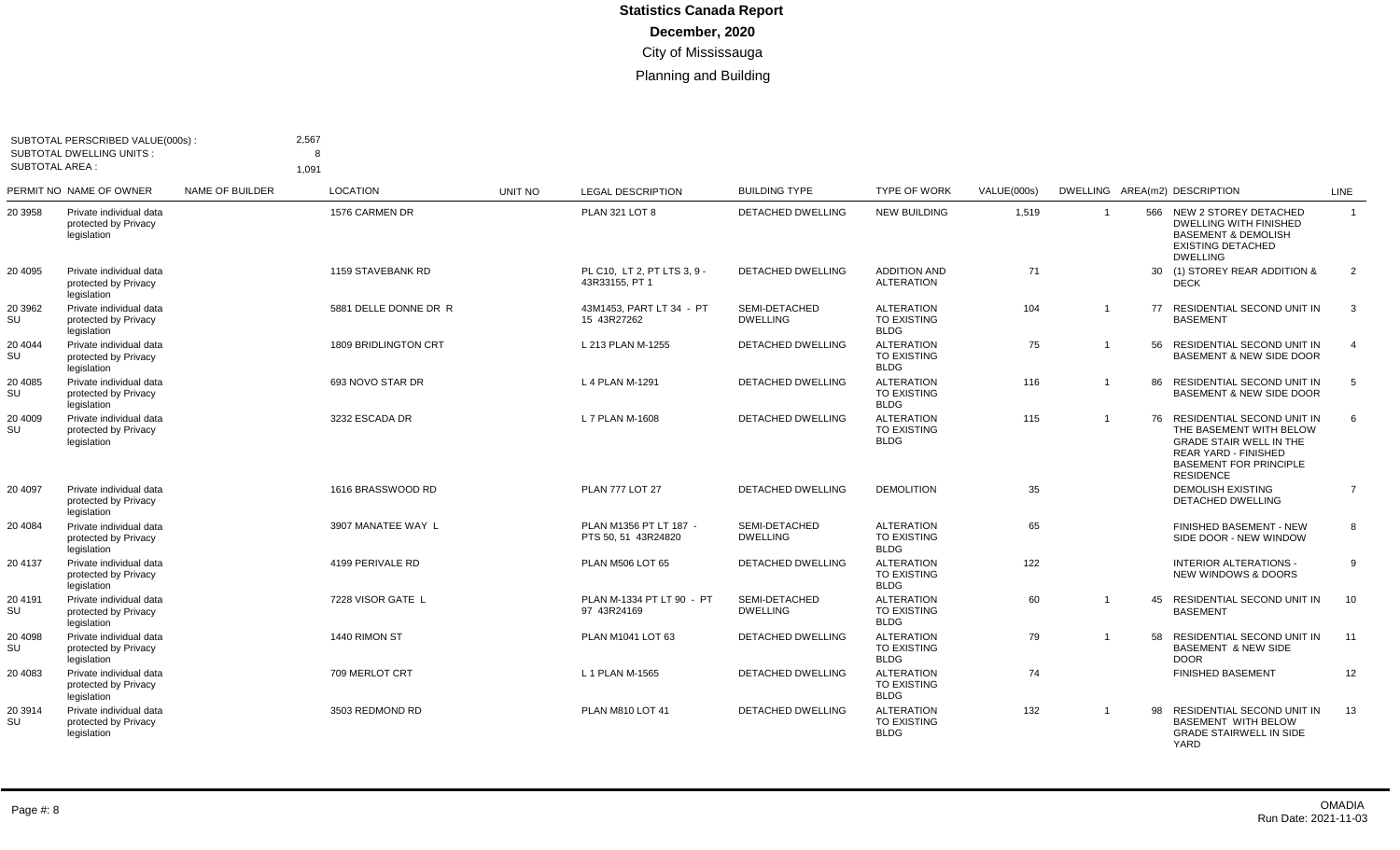| SUBTOTAL AREA :      | SUBTOTAL PERSCRIBED VALUE(000s):<br><b>SUBTOTAL DWELLING UNITS:</b>     | 52,973<br>15.880            | 136                            |                |                                                                                                                   |                                                 |                                                        |             |                |                                                                                                                                                                                                                                 |                         |
|----------------------|-------------------------------------------------------------------------|-----------------------------|--------------------------------|----------------|-------------------------------------------------------------------------------------------------------------------|-------------------------------------------------|--------------------------------------------------------|-------------|----------------|---------------------------------------------------------------------------------------------------------------------------------------------------------------------------------------------------------------------------------|-------------------------|
|                      | PERMIT NO NAME OF OWNER                                                 | NAME OF BUILDER             | <b>LOCATION</b>                | UNIT NO        | <b>LEGAL DESCRIPTION</b>                                                                                          | <b>BUILDING TYPE</b>                            | <b>TYPE OF WORK</b>                                    | VALUE(000s) |                | DWELLING AREA(m2) DESCRIPTION                                                                                                                                                                                                   | LINE                    |
| 20 4110<br>SU        | Private individual data<br>protected by Privacy<br>legislation          |                             | 5208 CHAMPLAIN TR              |                | PLAN M803 LOT 103                                                                                                 | <b>DETACHED DWELLING</b>                        | <b>ALTERATION</b><br><b>TO EXISTING</b><br><b>BLDG</b> | 111         | $\overline{1}$ | 83 RESIDENTIAL SECOND UNIT IN<br><b>BASEMENT</b>                                                                                                                                                                                | $\overline{1}$          |
| 20 4138<br>SU        | Private individual data<br>protected by Privacy<br>legislation          |                             | 1293 PRESTONWOOD CRES R        |                | PL 43M1519. PT LT 31 - PT<br>51 43R27710                                                                          | SEMI-DETACHED<br><b>DWELLING</b>                | <b>ALTERATION</b><br><b>TO EXISTING</b><br><b>BLDG</b> | 57          | $\overline{1}$ | 42 RESIDENTIAL SECOND UNIT IN<br><b>BASEMENT</b>                                                                                                                                                                                | $\overline{2}$          |
| 20 4 200<br>SU       | Private individual data<br>protected by Privacy<br>legislation          |                             | 7010 CORDINGLEY CRES           |                | PLAN M409 PT BLK 136<br><b>RP 43R11786 PARTS</b><br>127,128                                                       | <b>DETACHED DWELLING</b>                        | <b>ALTERATION</b><br><b>TO EXISTING</b><br><b>BLDG</b> | 65          | -1             | 48 RESIDENTIAL SECOND UNIT IN<br><b>BASEMENT</b>                                                                                                                                                                                | $\overline{\mathbf{3}}$ |
| 20 4122<br>SU        | Private individual data<br>protected by Privacy<br>legislation          |                             | 3144 WHEATSTONE AVE L          |                | PL LT 12 PLAN M-1318 - PT<br>18 43R23640                                                                          | SEMI-DETACHED<br><b>DWELLING</b>                | <b>ALTERATION</b><br><b>TO EXISTING</b><br><b>BLDG</b> | 83          | $\overline{1}$ | 61 RESIDENTIAL SECOND UNIT IN<br><b>BASEMENT WITH BELOW</b><br><b>GRADE STAIRWELL IN REAR</b><br>YARD                                                                                                                           | $\overline{4}$          |
| 20 4196              | 30 EGLINTON AVE W<br>LTD C/O CROWN<br>PROPERTY<br><b>MANAGEMENT INC</b> |                             | 30 EGLINTON AVE W              | 800            | CON 2 NDS PT LOT 16<br>RP 43R14629 PARTS 4,5,22<br>RP 43R14923 PARTS 6-<br>9,14-16 RP 43R14629 PTS<br>4-7 9,15-21 | <b>COMMERCIAL OFFICE -</b><br><b>MULTI-USER</b> | <b>ALTERATION</b><br><b>TO EXISTING</b><br><b>BLDG</b> | 362         |                | <b>INTERIOR ALTERATIONS -</b><br>MODEL SUITE FOR LANDLORD                                                                                                                                                                       | -5                      |
| 20 4 20 1            | ORLANDO<br>CORPORATION                                                  |                             | 7090 KENNEDY RD A              |                | 43M1631, PT BLK 1 - PTS 1-<br>7, 11, 12, 14, 16, 19, 20, 23-<br>25 - 43R30205                                     | SINGLE TENANT<br><b>INDUSTRIAL</b>              | <b>ALTERATION</b><br><b>TO EXISTING</b><br><b>BLDG</b> | 254         |                | <b>INTERIOR DEMOLITION OF</b><br><b>EXISTING SHIPPING OFFICE -</b><br>(5) NEW LOADING DOCK<br>DOORS - REPLACE EXISTING<br>(43) LOADING DOCK<br>LEVELLERS - LANDLORD<br>WORK                                                     | 6                       |
| 20 4330              | Private individual data<br>protected by Privacy<br>legislation          | <b>OLIVEIRA CONTRACTORS</b> | 3425 SCHOMBERG AVE             |                | <b>PLAN 701 LOT 22</b>                                                                                            | <b>DETACHED DWELLING</b>                        | <b>ALTERATION</b><br><b>TO EXISTING</b><br><b>BLDG</b> | 190         |                | <b>INTERIOR ALTERATIONS &amp;</b><br><b>EXTERIOR ALTERATIONS</b><br>(WINDOWS/OPENINGS)                                                                                                                                          | $\overline{7}$          |
| 20 4317              | Private individual data<br>protected by Privacy<br>legislation          |                             | 330 COMISKEY CRES              |                | L 107 PLAN M-1759                                                                                                 | <b>DETACHED DWELLING</b>                        | <b>ALTERATION</b><br><b>TO EXISTING</b><br><b>BLDG</b> | 67          |                | <b>FINISHED BASEMENT</b>                                                                                                                                                                                                        | 8                       |
| 20 40 80             | THE ERIN MILLS<br><b>DEVELOPMENT</b><br>CORPORATION                     |                             | 3560 ODYSSEY DR D4             | $\overline{1}$ | PL 43M1977. PT BLK 7 -<br>PTS 1, 2 43R37560                                                                       | MULTI-TENANT<br><b>INDUSTRIAL</b>               | <b>ALTERATION</b><br><b>TO EXISTING</b><br><b>BLDG</b> | 1,448       |                | <b>INTERIOR ALTERATIONS - 1st</b><br><b>FORMS</b>                                                                                                                                                                               | 9                       |
| 198693<br><b>CON</b> | <b>KINGSMEN</b><br>(LAKESHORE) INC                                      |                             | 1063 DOUGLAS MCCURDY COMM<br>A |                | CON 2 SDS. PT LT 12 -<br>43R37075 PTS 12-14, 30-32.<br>36-42, 53, 67, 68, 84-91 ETC                               | APARTMENT (> 6 UNITS)                           | <b>NEW BUILDING</b>                                    | 49,161      | 132            | 15.646 CONDITIONAL BUILDING<br>PERMIT FDN ONLY WITH<br><b>BELOW SLAB PLG</b><br>SUPPORTING NEW 13 STY<br>MID-RISE APT BLDG & 7 - 3<br>STY BACK-TO-BACK<br>TOWNHOUSES.<br>*****COMPLIANCE EXTENDED<br>TO MAY 28, 2021 FROM APRIL | 10                      |

30, 2021\*\*\*\*\*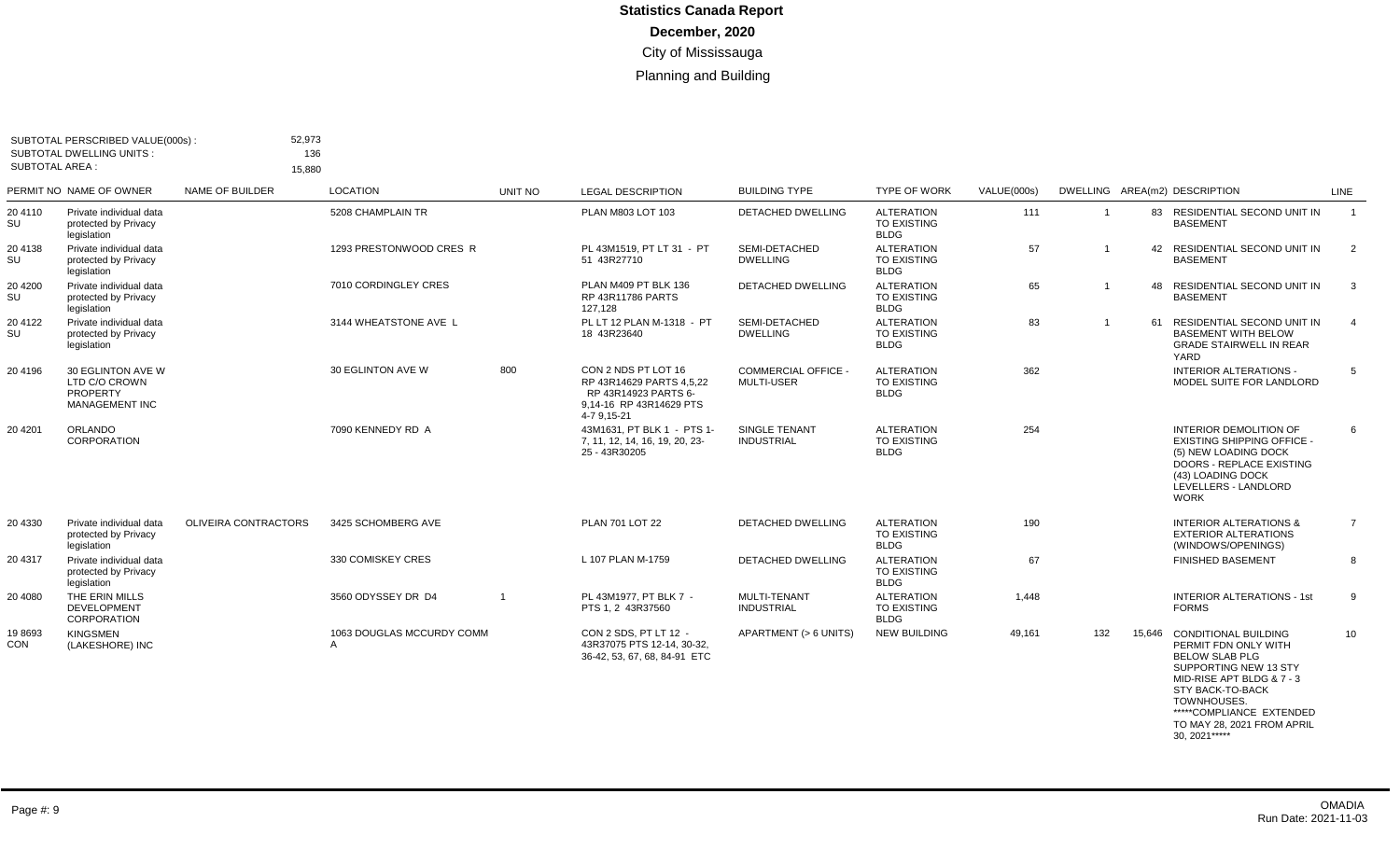|                      | SUBTOTAL PERSCRIBED VALUE(000s):<br><b>SUBTOTAL DWELLING UNITS:</b><br><b>SUBTOTAL AREA:</b> |                 | 30,447<br>138<br>10,775 |                            |         |                                             |                                          |                                                 |             |     |        |                                                                                                                                                                                                                                                      |      |
|----------------------|----------------------------------------------------------------------------------------------|-----------------|-------------------------|----------------------------|---------|---------------------------------------------|------------------------------------------|-------------------------------------------------|-------------|-----|--------|------------------------------------------------------------------------------------------------------------------------------------------------------------------------------------------------------------------------------------------------------|------|
|                      | PERMIT NO NAME OF OWNER                                                                      | NAME OF BUILDER |                         | LOCATION                   | UNIT NO | <b>LEGAL DESCRIPTION</b>                    | <b>BUILDING TYPE</b>                     | <b>TYPE OF WORK</b>                             | VALUE(000s) |     |        | DWELLING AREA(m2) DESCRIPTION                                                                                                                                                                                                                        | LINE |
| 20 4146              | THE ERIN MILLS<br><b>DEVELOPMENT</b><br>CORPORATION                                          |                 |                         | 3610 ODYSSEY DR D2         | 6       | PL 43M1977. PT BLK 7 -<br>PTS 1, 2 43R37560 | <b>MULTI-TENANT</b><br><b>INDUSTRIAL</b> | <b>ALTERATION</b><br>TO EXISTING<br><b>BLDG</b> | 1,175       |     |        | INTERIOR ALTERATIONS - CJ<br>LOGISTICS CANADA CORP                                                                                                                                                                                                   |      |
| 20 230<br><b>CON</b> | IMH 2185 SHERIDAN &<br>2250 HOMELANDS LTD                                                    |                 |                         | 2215 SHERIDAN PARK DR      |         | PL 755 BLK A LESS PTS 1-4,<br>43R38513      | APARTMENT (> 6 UNITS)                    | <b>NEW BUILDING</b>                             | 29,272      | 138 | 10,775 | <b>CONDITIONAL PERMIT - NEW</b><br><b>17 STY RENTAL RESIDENTIAL</b><br><b>BUILDING WITH 1 LVL U/G</b><br>PARKING - FOUNDATION WITH<br><b>BELOW SLAB PLUMBING ONLY</b><br>****COMPLIANCE EXTENDED<br>TO SEPTEMBER 30, 2021<br>FROM APRIL 21, 2021**** | 2    |
|                      | TOTAL PERSCRIBED VALUE(000s):<br><b>TOTAL DWELLING UNITS:</b>                                |                 |                         | 119,959<br>35 <sup>1</sup> |         |                                             |                                          |                                                 |             |     |        |                                                                                                                                                                                                                                                      |      |

TOTAL DWELLING UNITS : TOTAL AREA :

40,606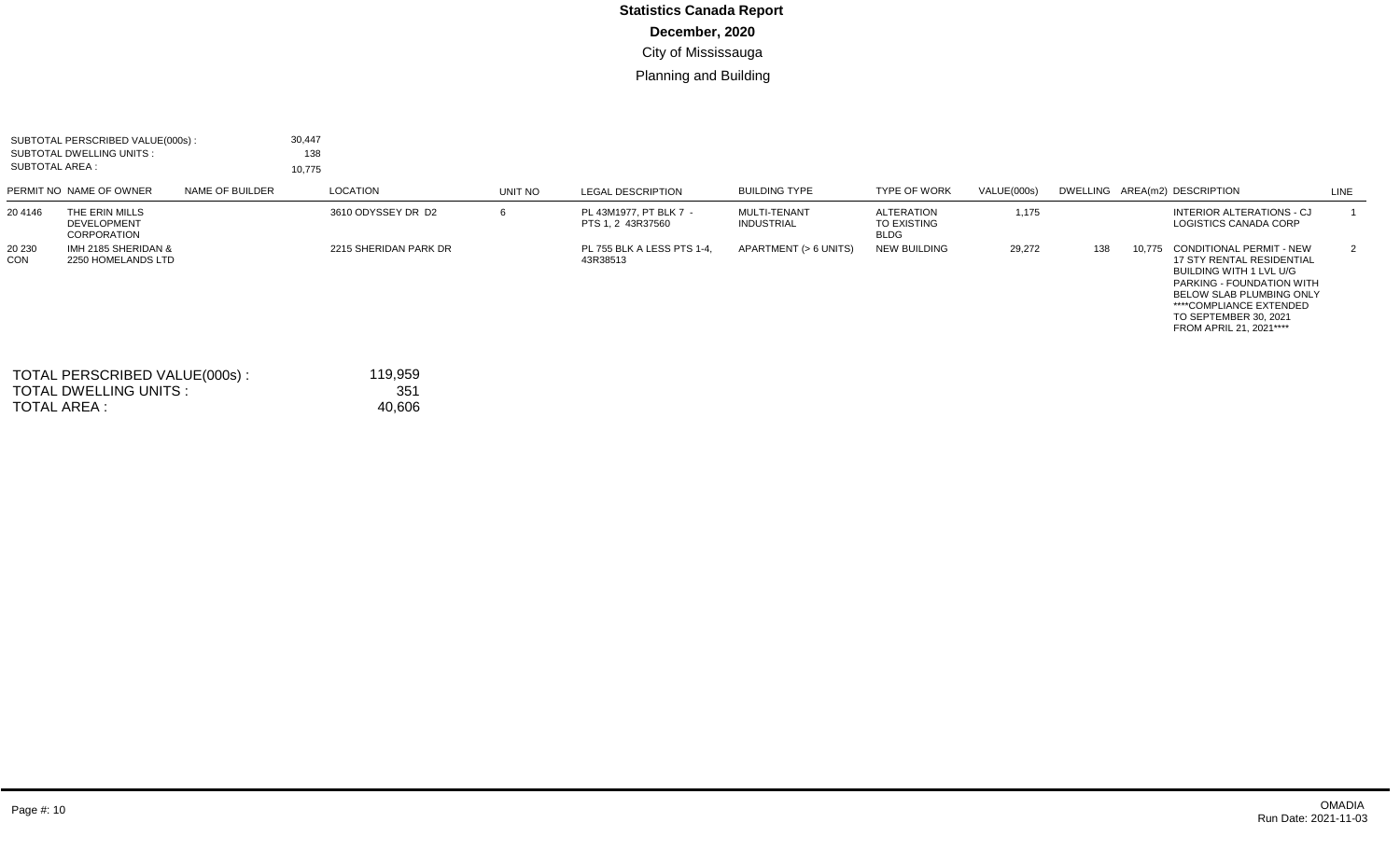# **Statistics Canada Report**

**December, 2020**

City of Mississauga

Planning and Building

SECTION B - MINOR RESIDENTIAL ADDITIONS AND RENNOVATIONS

| PERMITS VALUED AT LESS THAN \$50,000 |                      | line no. | <b>VALUE (000s)</b> | NO OF PERMITS |
|--------------------------------------|----------------------|----------|---------------------|---------------|
| NEW GARAGES AND CARPORTS             | - SINGLE DWELLINGS   | 01       | 91                  | 3             |
|                                      | - MULTIPLE DWELLINGS | 02       |                     | $\Omega$      |
| NEW INGROUND SWIMMING POOLS          | - SINGLE DWELLINGS   | 03       |                     | 7             |
|                                      | - MULTIPLE DWELLINGS | 04       |                     | $\Omega$      |
| <b>OTHER IMPROVEMENTS</b>            | - SINGLE DWELLINGS   | 05       | 759                 | 33            |
|                                      | - MULTIPLE DWELLINGS | 06       | 355                 | 33            |
| TOTALS FOR SECTION B                 |                      | 07       | 1,205               | 76            |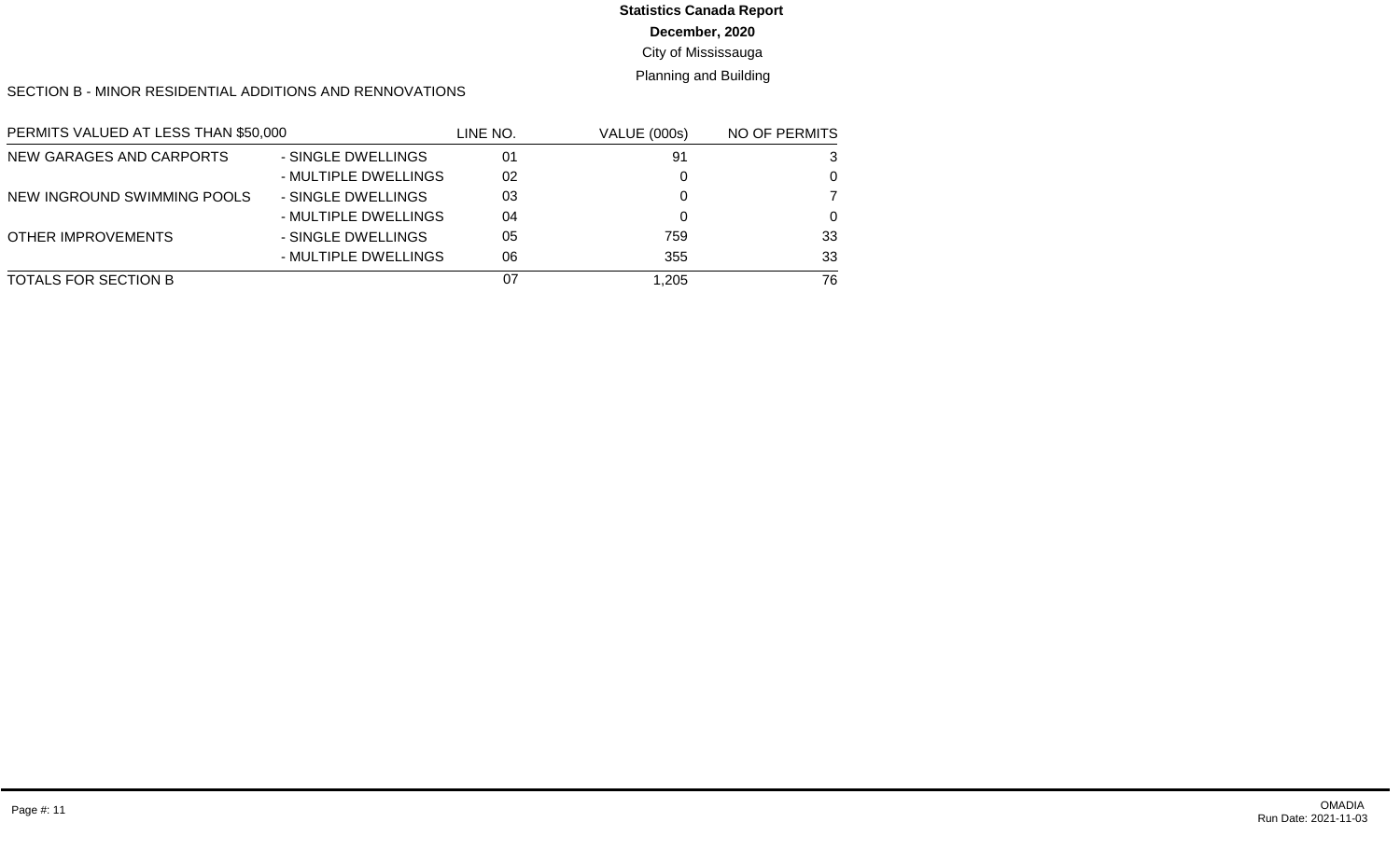# **Statistics Canada Report**

**December, 2020**

City of Mississauga

Planning and Building

SECTION C - MINOR NON-RESIDENTIAL PROJECTS

| PERMITS VALUED AT LESS THAN \$250,000 |                             | LINE NO. | <b>VALUE (000s)</b> | NO OF PERMITS |
|---------------------------------------|-----------------------------|----------|---------------------|---------------|
| <b>INDUSTRIAL</b>                     | - NEW CONSTRUCTION          | 08       |                     | 0             |
|                                       | - ADDITIONS AND RENOVATIONS | 09       | 1830                | 49            |
| <b>COMMERCIAL</b>                     | - NEW CONSTRUCTION          | 10       |                     | $\Omega$      |
|                                       | - ADDITIONS AND RENOVATIONS | 11       | 2357                | 41            |
| INSTITUTIONAL OR GOVERNMENTAL         | - NEW CONSTRUCTION          | 12       |                     | $\Omega$      |
|                                       | - ADDITIONS AND RENOVATIONS | 13       | 475                 | 9             |
| TOTALS FOR SECTION C                  |                             | 14       | 4,662               | 99            |